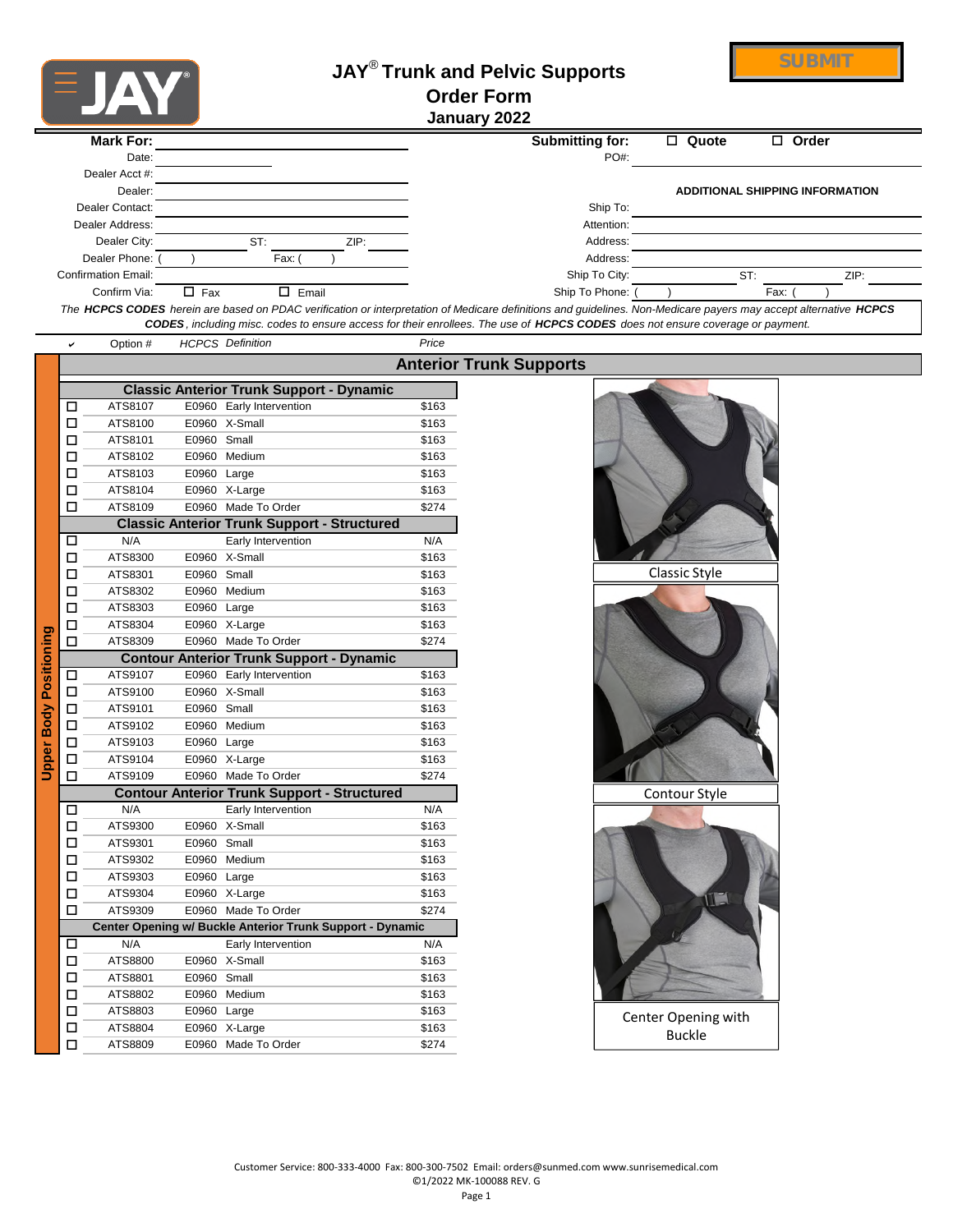|                        | Center Opening w/ Buckle Anterior Trunk Support - Structured |                    |             |                                                           |                |  |  |  |
|------------------------|--------------------------------------------------------------|--------------------|-------------|-----------------------------------------------------------|----------------|--|--|--|
|                        | П                                                            | ATS9407            |             | E0960 Early Intervention                                  | \$163          |  |  |  |
|                        | □                                                            | ATS9400            |             | E0960 X-Small                                             | \$163          |  |  |  |
|                        | □                                                            | ATS9401            | E0960 Small |                                                           | \$163          |  |  |  |
|                        | □                                                            | ATS9402            |             | E0960 Medium                                              | \$163          |  |  |  |
|                        | □                                                            | ATS9403            | E0960 Large |                                                           | \$163          |  |  |  |
|                        | □                                                            | ATS9404            |             | E0960 X-Large                                             | \$163          |  |  |  |
|                        | п                                                            | ATS9409            |             | E0960 Made To Order                                       | \$274          |  |  |  |
|                        | Center Opening w/ Zipper Anterior Trunk Support - Dynamic    |                    |             |                                                           |                |  |  |  |
|                        | □                                                            | N/A                |             | $\overline{X}$ -Small                                     | N/A            |  |  |  |
|                        | □                                                            | ATS8701            | E0960       | Small                                                     | \$163          |  |  |  |
|                        | □                                                            | ATS8702            |             | E0960 Medium                                              | \$163          |  |  |  |
|                        | □                                                            | ATS8703            | E0960 Large |                                                           | \$163          |  |  |  |
|                        | п                                                            | ATS8704            |             | E0960 X-Large                                             | \$163          |  |  |  |
|                        | п                                                            | ATS8709            |             | E0960 Made To Order                                       | \$274          |  |  |  |
|                        |                                                              |                    |             | Y-Style Anterior Trunk Support - Dynamic                  |                |  |  |  |
|                        | $\Box$                                                       | ATS9167            | E0960       | Early Intervention                                        | \$146          |  |  |  |
|                        | □                                                            | ATS9161            | E0960       | Small                                                     | \$146          |  |  |  |
|                        | □                                                            | ATS9162            |             | E0960 Medium                                              | \$146          |  |  |  |
|                        | □                                                            | ATS9163            | E0960 Large |                                                           | \$146          |  |  |  |
|                        | □                                                            | ATS9169            |             | E0960 Made To Order                                       | \$274          |  |  |  |
|                        |                                                              |                    |             |                                                           |                |  |  |  |
|                        |                                                              |                    |             | Y-Style Anterior Trunk Support - Structured               |                |  |  |  |
|                        | □                                                            | ATS9367            |             | E0960 Early Intervention                                  | \$146          |  |  |  |
|                        | □                                                            | ATS9361            | E0960 Small |                                                           | \$146          |  |  |  |
|                        | □                                                            | ATS9362            |             | E0960 Medium                                              | \$146          |  |  |  |
|                        | □                                                            | ATS9363            | E0960       | Large                                                     | \$146          |  |  |  |
|                        | □                                                            | ATS9369            |             | E0960 Made To Order                                       | \$274          |  |  |  |
|                        |                                                              |                    |             | <b>Backpack Style Anterior Trunk Support - Dynamic</b>    |                |  |  |  |
|                        | о                                                            | ATS9601            | E0960       | 12" Long Pad                                              | \$146          |  |  |  |
|                        | □                                                            | ATS9603            | E0960       | 18" Long Pad                                              | \$146          |  |  |  |
|                        | □                                                            | ATS9609            | E0960       | Made To Order                                             | \$274          |  |  |  |
|                        |                                                              |                    |             | <b>Backpack Style Anterior Trunk Support - Structured</b> |                |  |  |  |
|                        | □                                                            | ATS9701            | E0960       | 12" Long Pad                                              | \$146          |  |  |  |
| Upper Body Positioning | □                                                            | ATS9703            | E0960       | 18" Long Pad                                              | \$146          |  |  |  |
|                        | п                                                            | ATS9709            | E0960       | Made To Order                                             | \$274          |  |  |  |
|                        | □                                                            | ATS4050            |             | <b>Padded Anterior Trunk Strap</b><br>E0960 X-Small       | \$152          |  |  |  |
|                        |                                                              |                    |             |                                                           |                |  |  |  |
|                        | □                                                            | ATS4000<br>ATS4100 | E0960 Small | E0960 Medium                                              | \$152          |  |  |  |
|                        | □                                                            | ATS4200            |             |                                                           | \$152          |  |  |  |
|                        | □<br>□                                                       | ATS4300            | E0960 Large | E0960 X-Large                                             | \$152<br>\$152 |  |  |  |